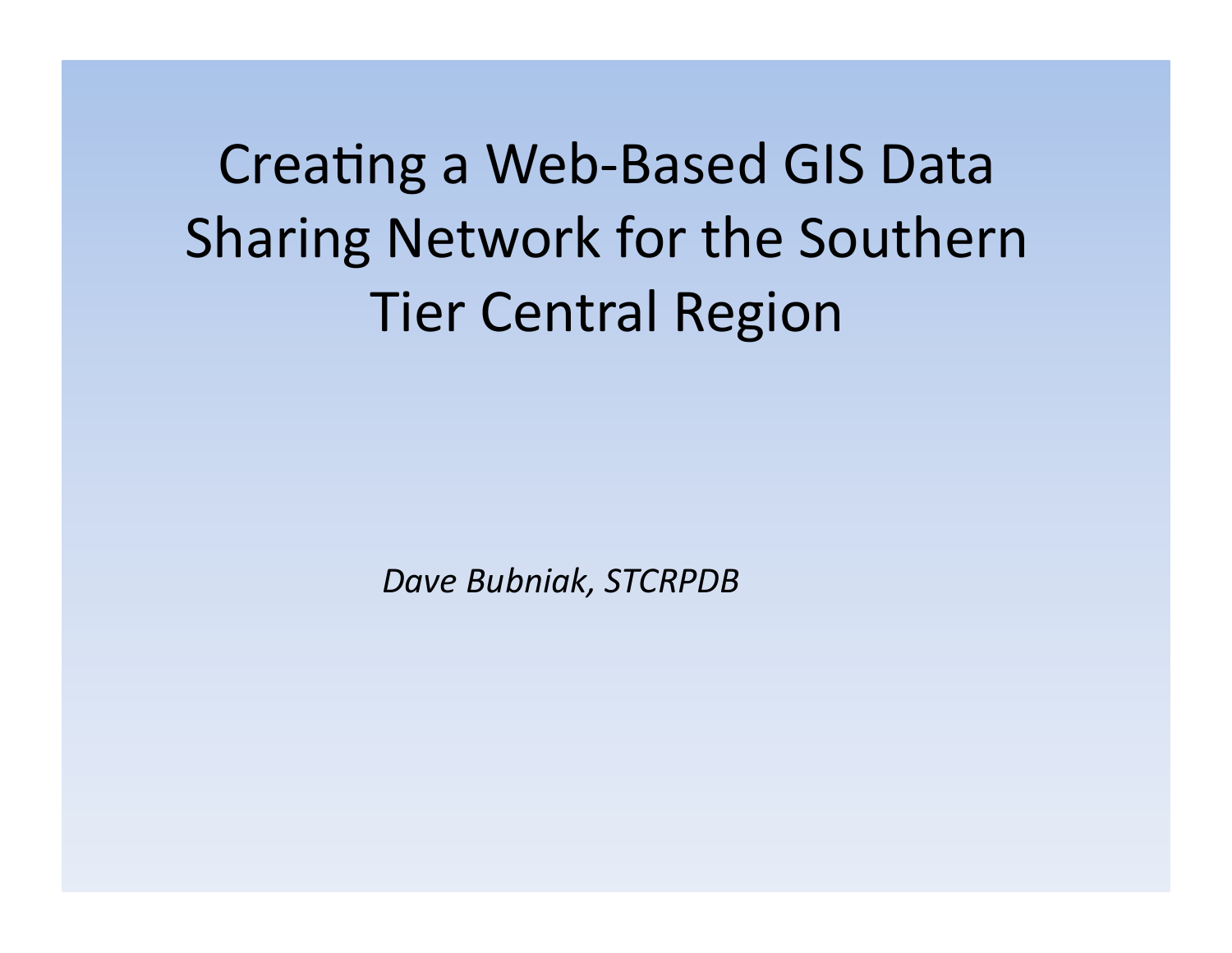# **Project Vision/Charter**

- Create a data warehouse for three county region
- Reduce/eliminate duplication of effort
- Have one authoritative data set centrally **located**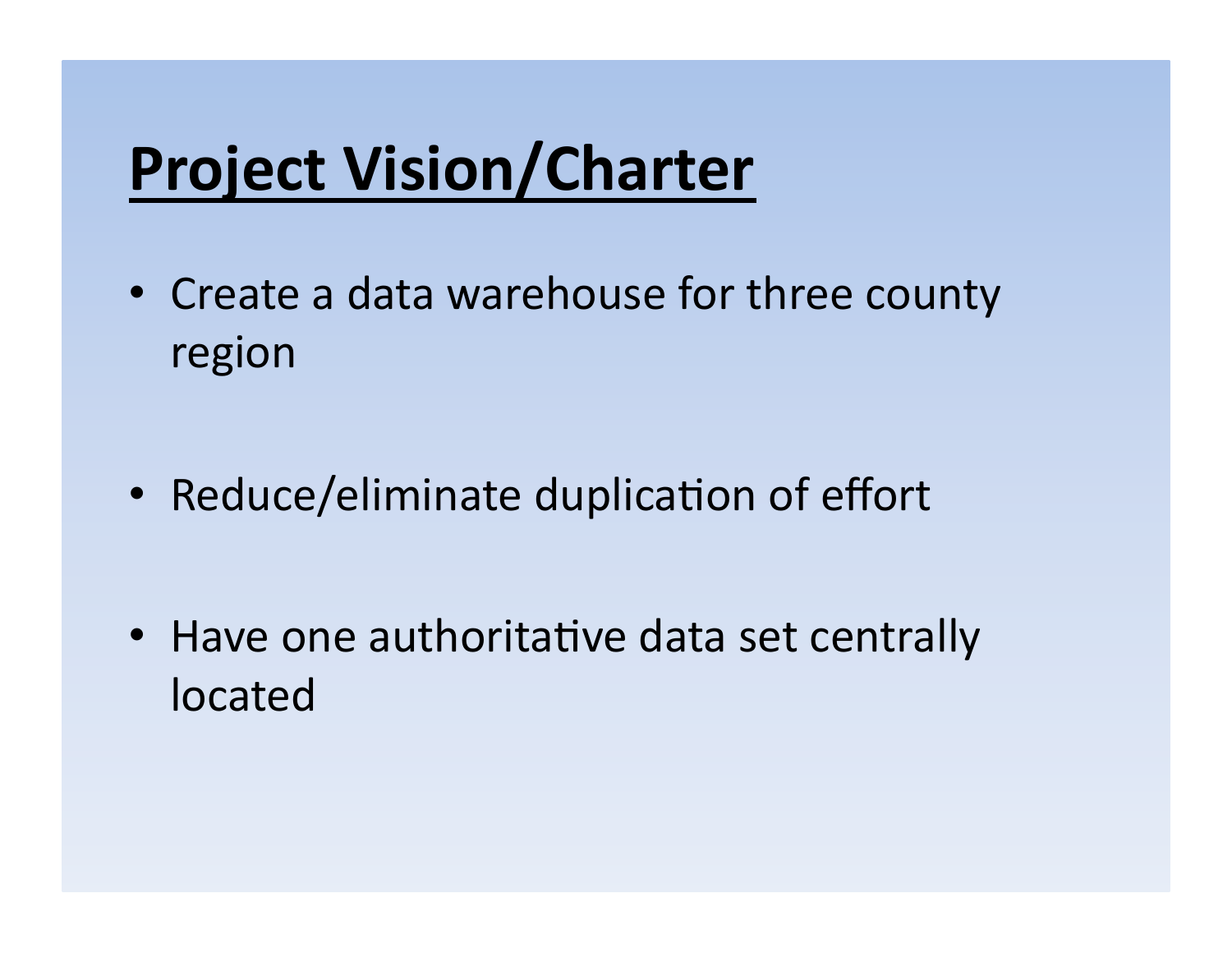# **Project Stakeholders**

- Soil and Water Districts
- Local and county government GIS staff
- Consultants
- Local and county government officials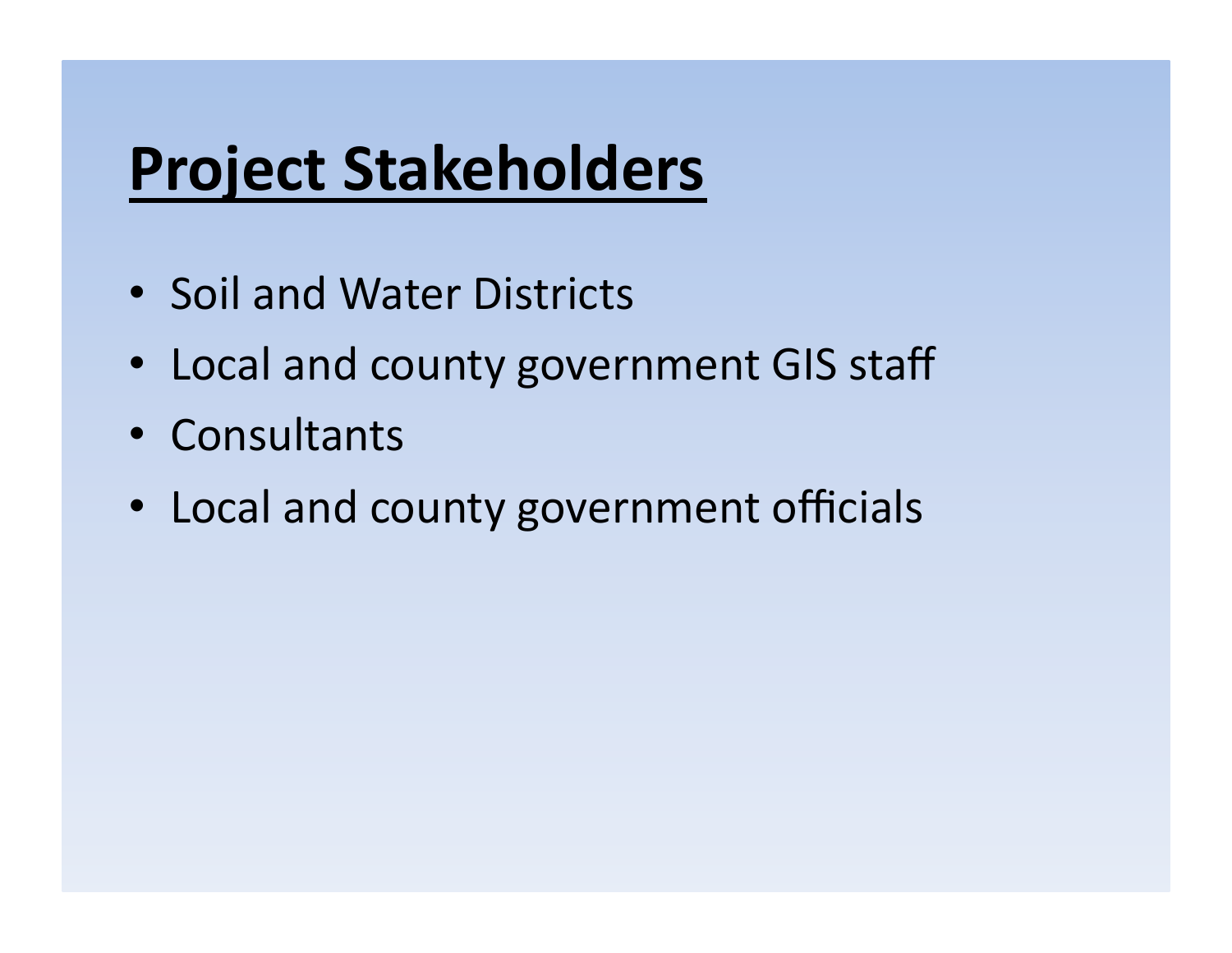# **Project Deliverables**

- Build database model and method of incorporating different data sets into one
- Build model and set up infrastructure with future growth in mind
- Set up the infrastructure with ArcGIS server and SQL server
- Web application for non GIS users
- Data download site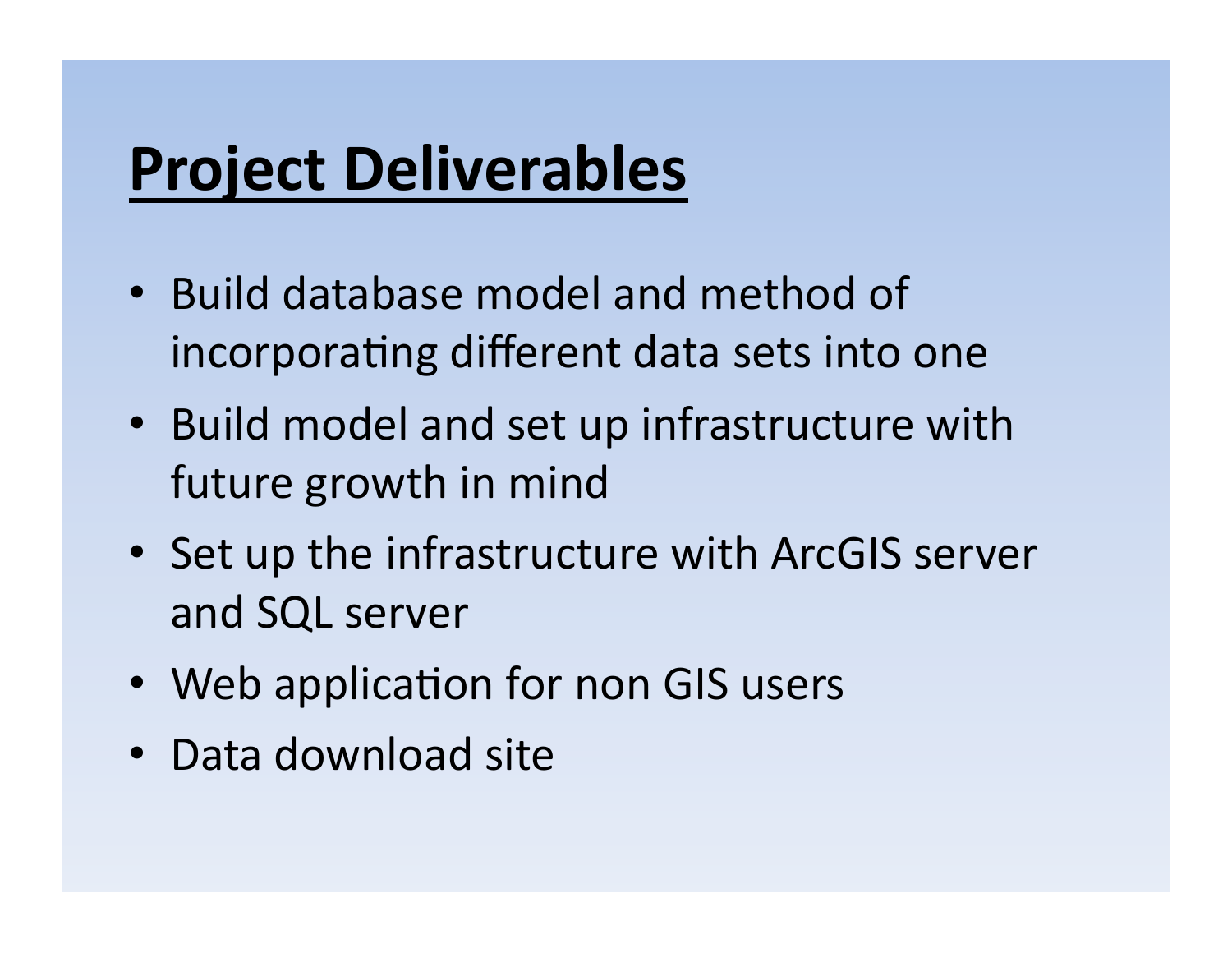## **Technical Components**

- Centralized GIS data warehouse (ArcSDE and SQL Server 2008)
- Geodatabase model

• Centralized access to data via simple web application (ArcGIS Server)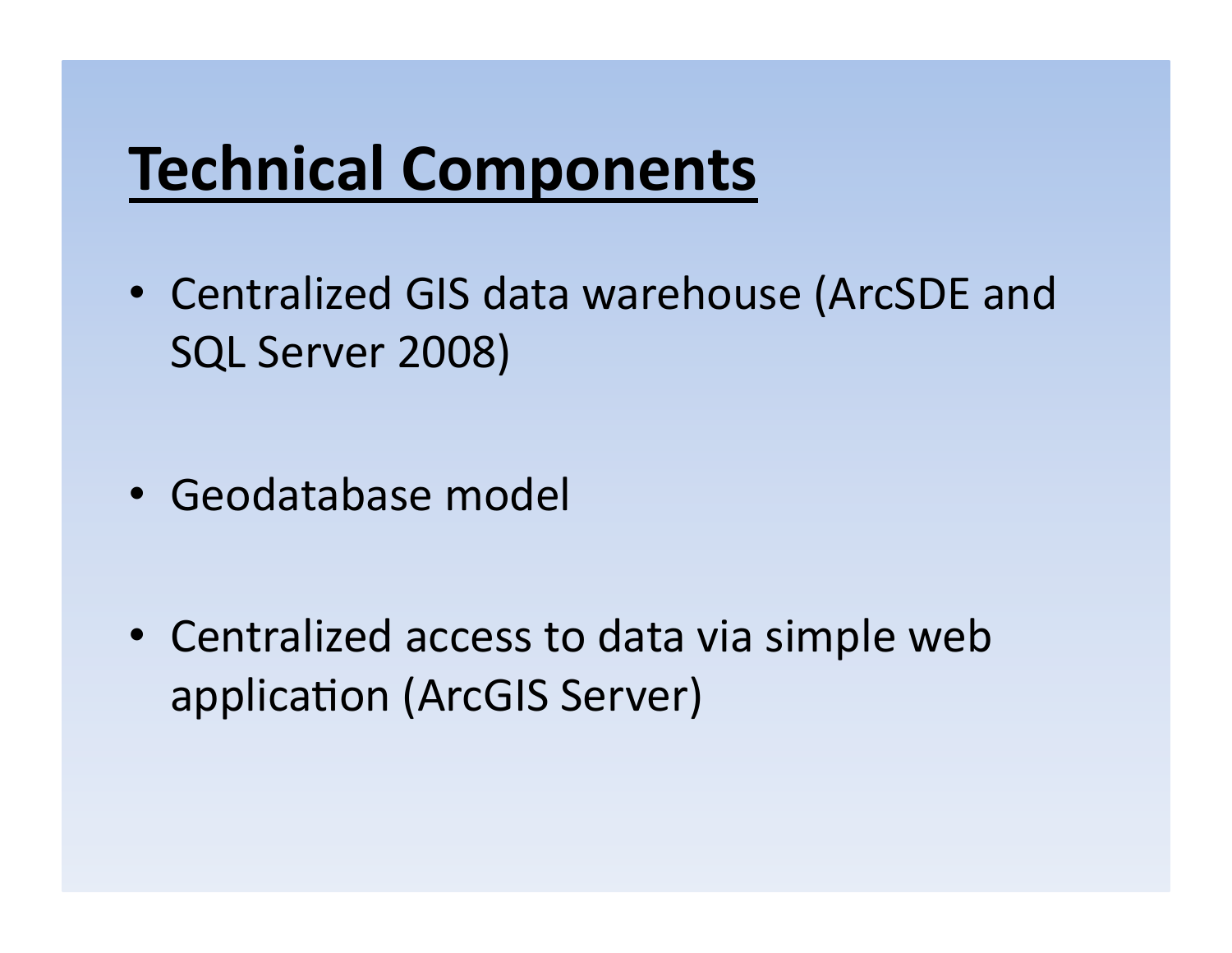# Geodatabase Model

Five initial data sets:

- Parcels (required standardization)
- Street centerlines
- Boundaries
- Hydrography
- Orthophotos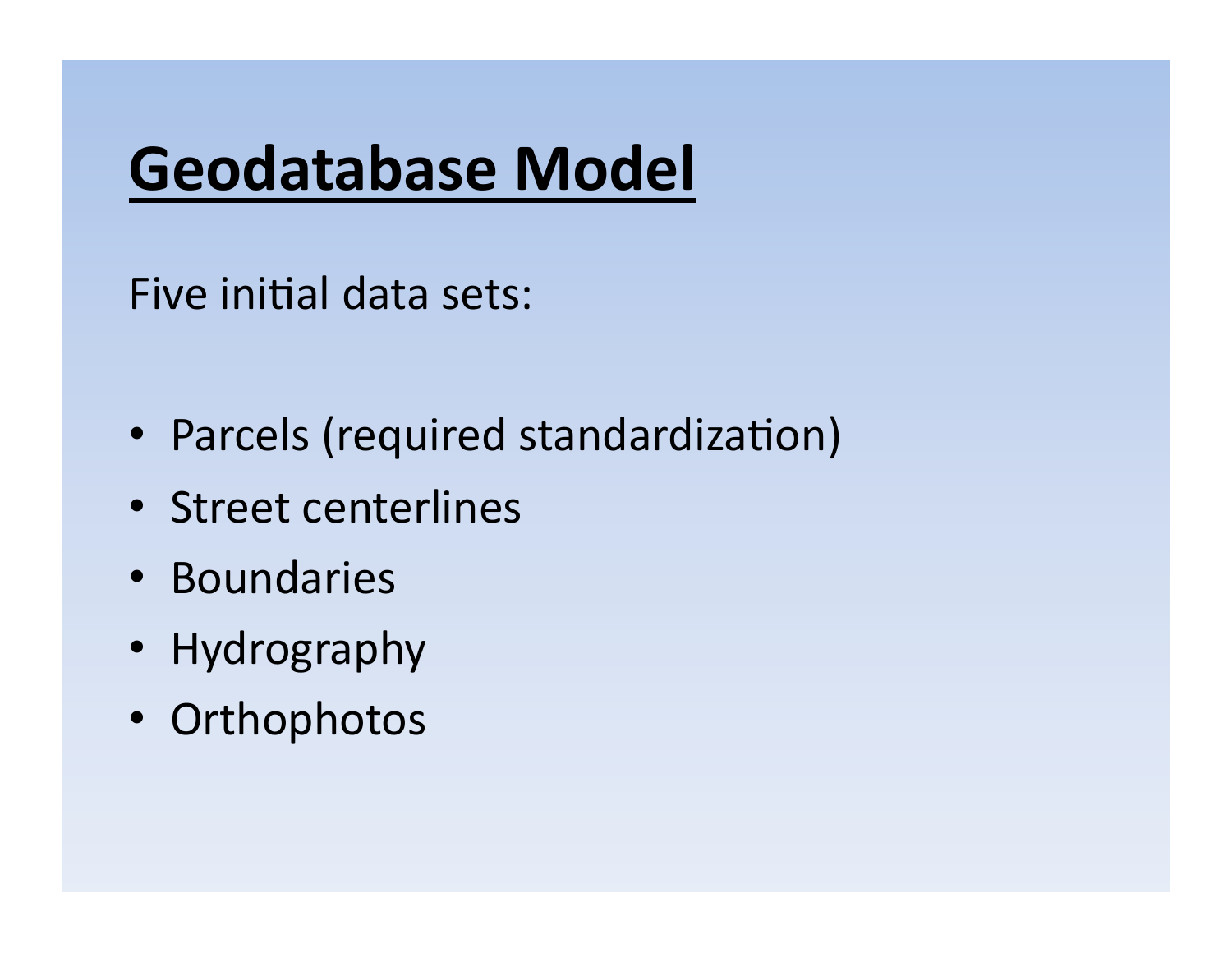## **Geodatabase Model**

### Feature Classes







| æ<br><b>Service Ave</b> |   |  |
|-------------------------|---|--|
|                         |   |  |
|                         | ٠ |  |
|                         |   |  |
|                         |   |  |
|                         |   |  |
|                         |   |  |
|                         |   |  |
|                         |   |  |
|                         |   |  |
| t                       |   |  |
|                         |   |  |
|                         |   |  |
|                         |   |  |
|                         |   |  |
|                         |   |  |
| <b>HOW</b>              |   |  |
|                         |   |  |
|                         |   |  |
|                         |   |  |
|                         |   |  |
|                         |   |  |
|                         |   |  |
| ÷                       |   |  |
| ÷                       |   |  |
| ÷                       |   |  |
|                         |   |  |
|                         |   |  |
|                         |   |  |
| ÷                       |   |  |













Domain



Ī

讍





噩

噩



music.<br>Her

m

Æ

聖

鬻型





ī.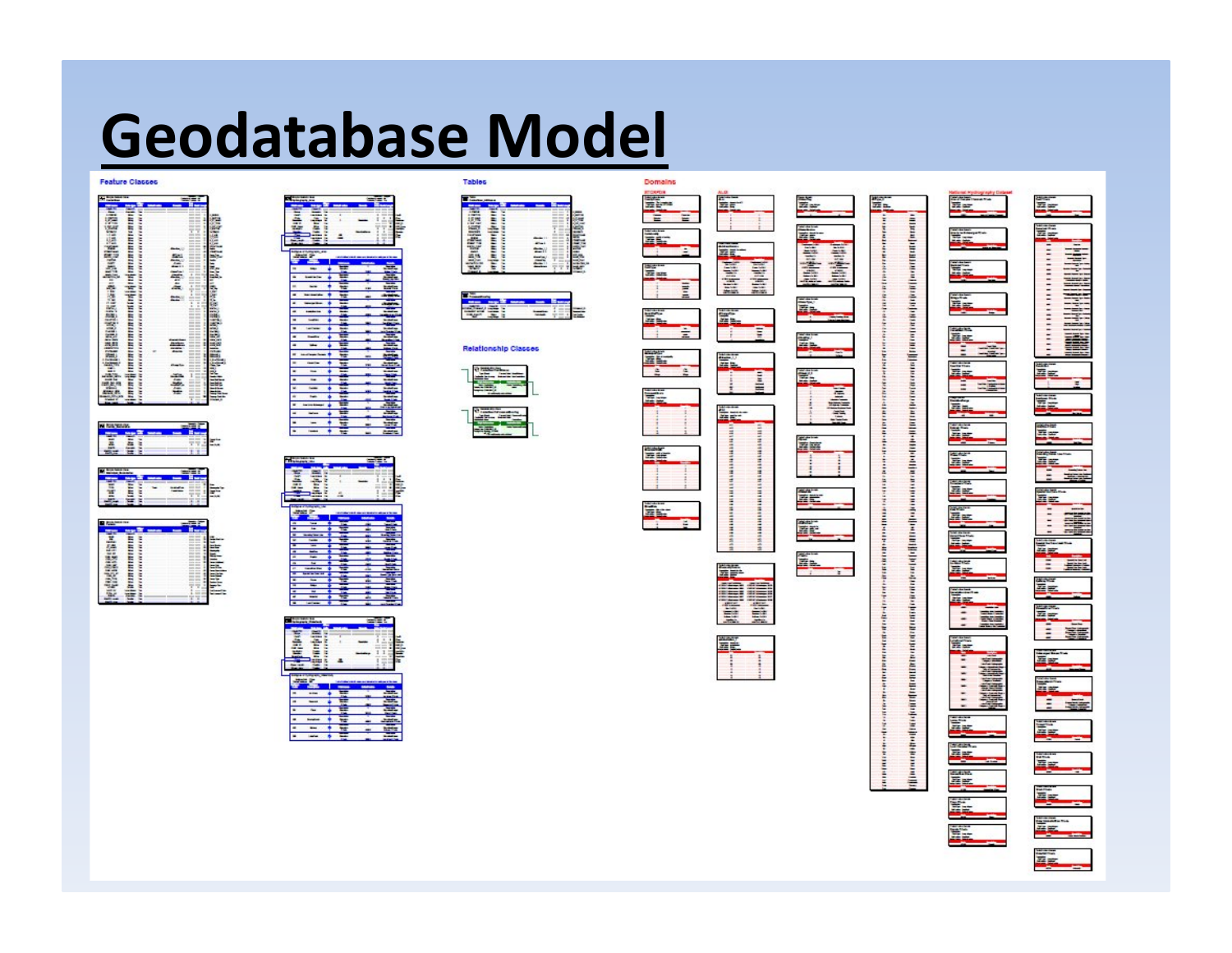## **Web Application**

- Simple easy to use
- Flexible, expandable for future operations
- Ability to select and download data
- Designed and implemented using Esri ArcGIS Server technology (9.3.1 Flex API)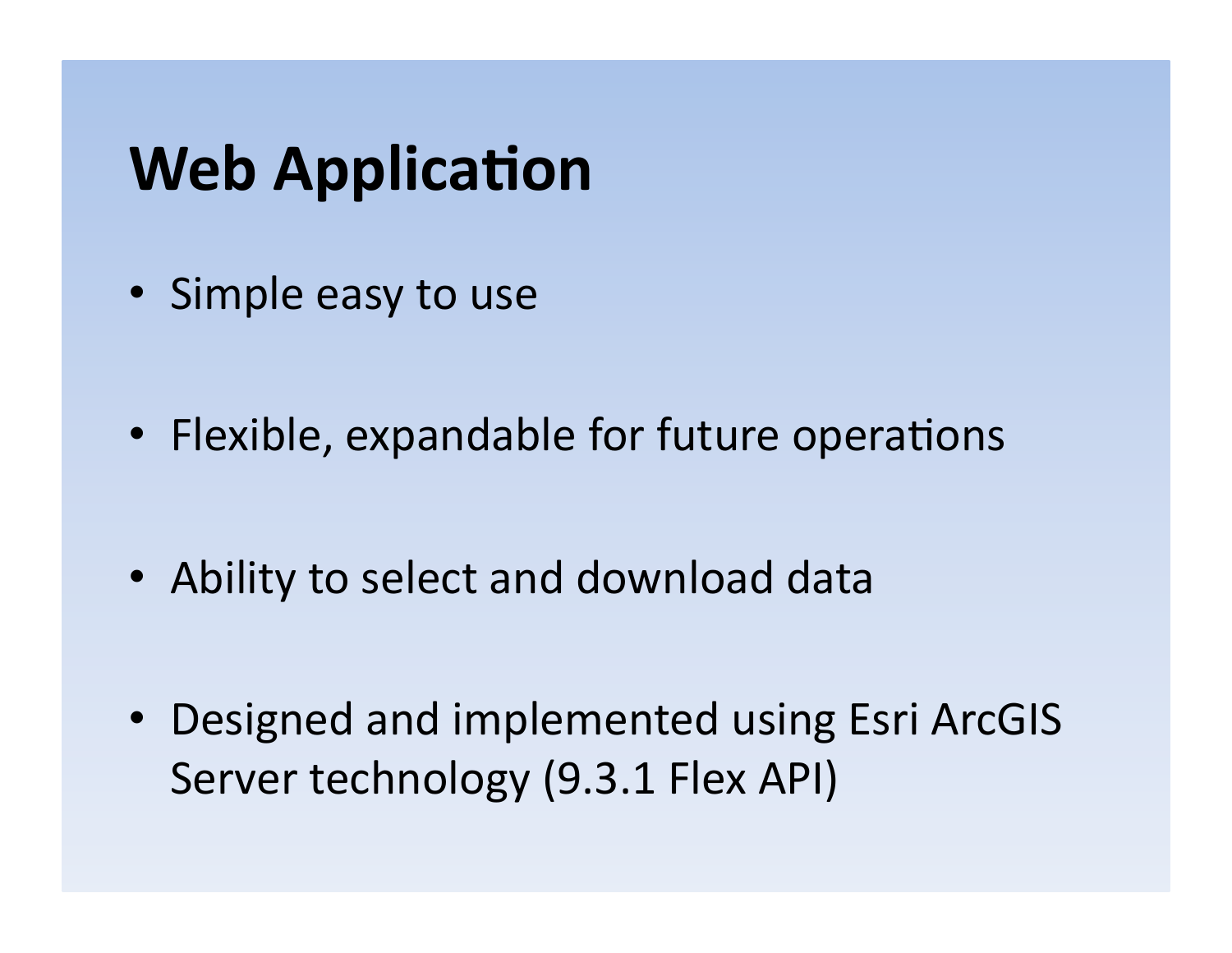### **Web Application**



STC GIS Portal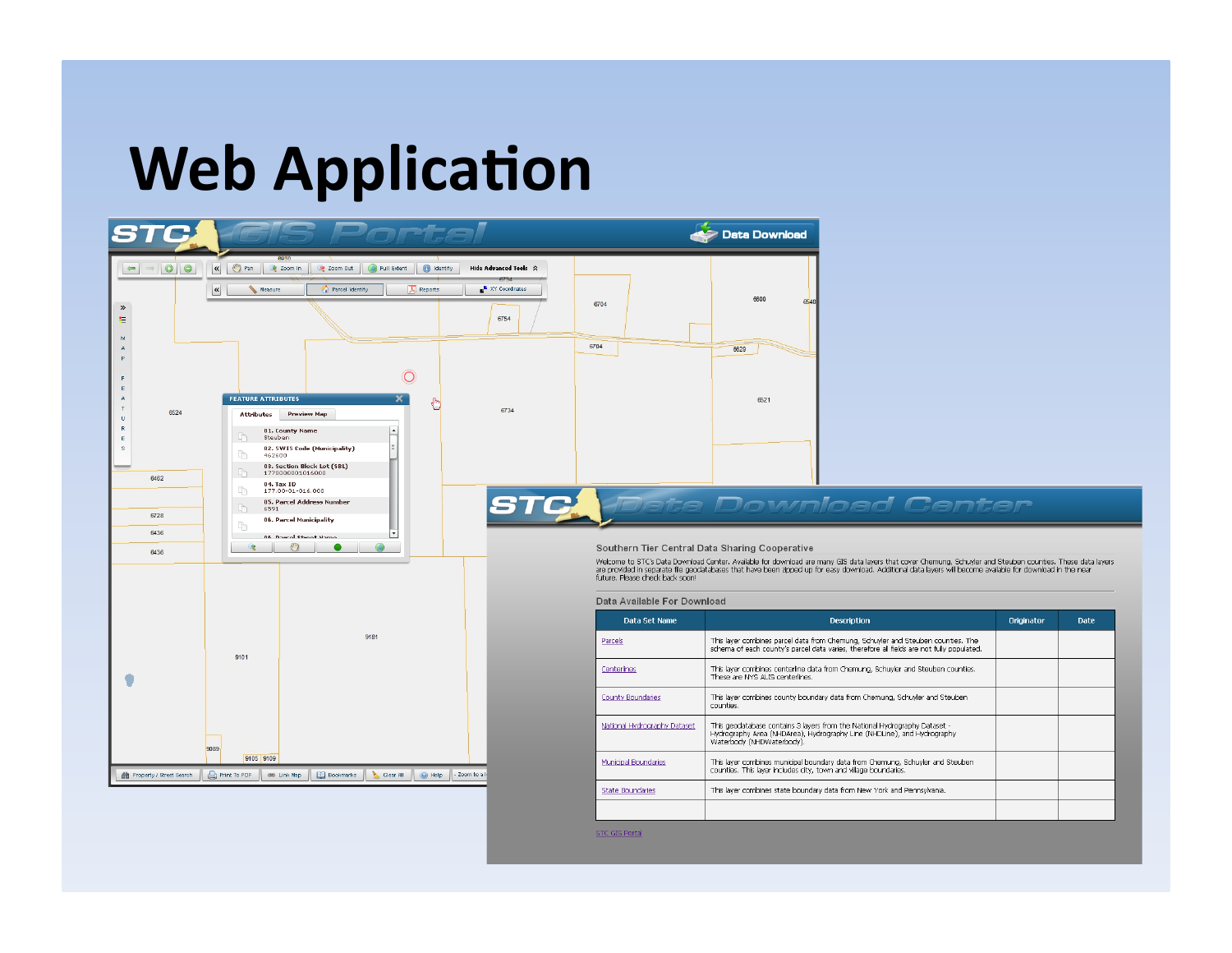## **Next Steps/Phases**

- Local government data integration
- Expand uses of existing web application for transportation, asset management, etc.
- Give GIS users in region ability to upload data to site
- Create specific web apps for specific users